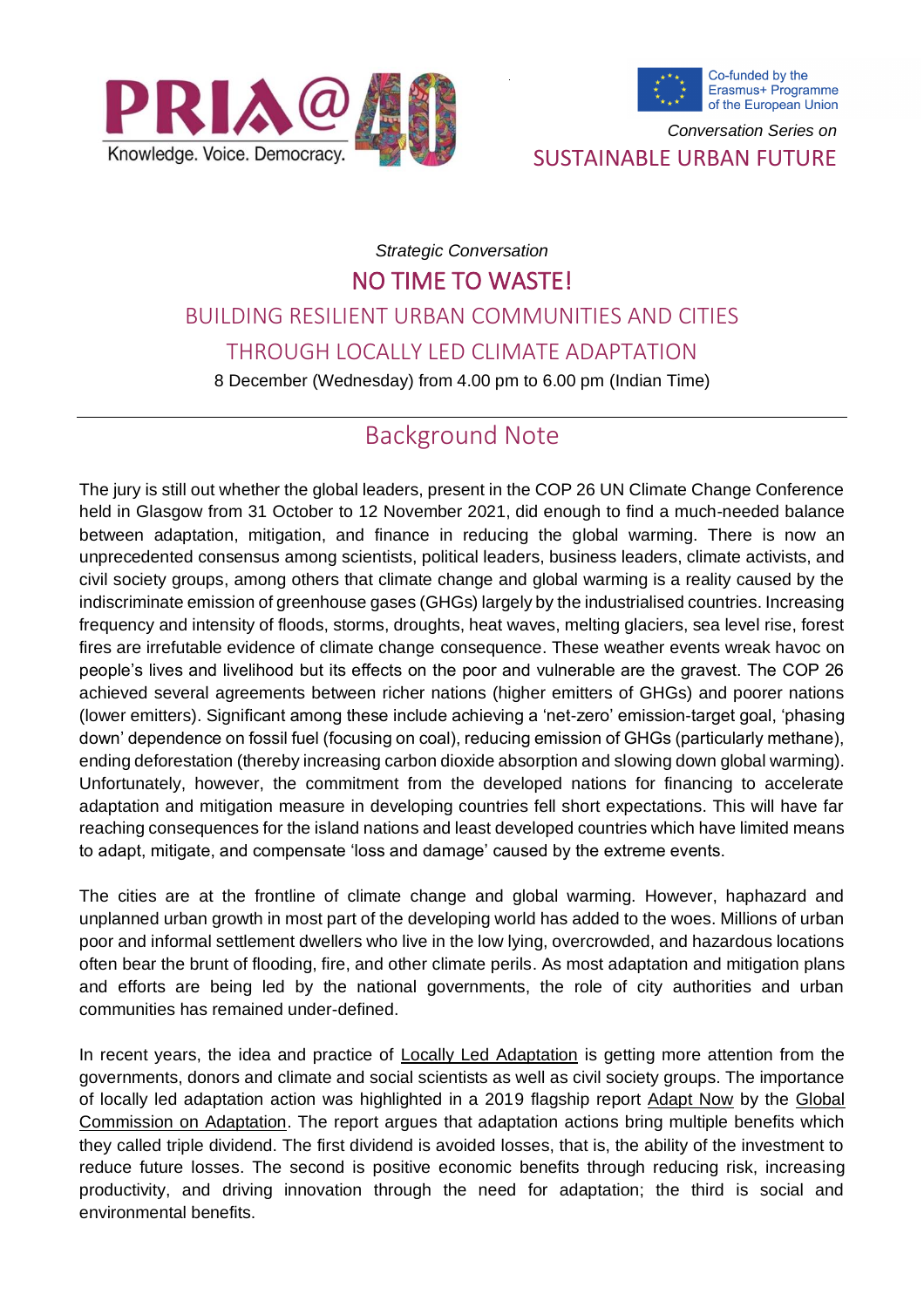The Indian cities which will host half of the Indian population by end of this decade are extremely vulnerable to climate vagaries. However, if Adaptation efforts are designed well locally and led by local community, it can take advantage of the transformative energy and generate triple dividends. This will require developing a sound understanding of the effects of climate changes on cities and communities, a radical shift to make urban planning pro-resilience and adequate investment in evidence-based climate actions at the lowest level where communities take the lead. *There is very little or no time to waste!*

The central issue, therefore, is the **governance of resilience** policies and interventions. What roles will elected municipal bodies have to play? What roles communities, especially the informal settlements, have to play? In order to perform these critical roles, what **knowledge** solutions need to be generated where communities and municipalities take ownership? How can civil society, investors and state/national governments support such locally designed and implemented efforts at **governance of urban resilience**?

As [Participatory Research in Asia](https://pria.org/) completes 40 years in February 2021, building on its decades of participatory approaches to city development keeping the urban informal communities at the centre of its work, it recommits to contribute to building resilience in these communities and cities.

It is in this context, PRIA in partnership with [Building Resilient Urban Communities](https://www.breucom.eu/) (BREUCOM), plans to organise a Strategic Conversation on "**No Time to Waste! Building Resilient Urban Communities and Cities through Locally Led Climate Adaptation**" on **8 December (Wednesday) from 4.00 pm to 6.00 pm (Indian time).** This Strategic Conversation will bring together 15-20 expert practitioners and thought leaders to specifically discuss the following key questions:

- *What are the good practices adopted by cities and communities to promote locally led climate adaptation?*
- *What strategies should be adopted for promoting local knowledge solutions through active ownership of municipal authorities and communities?*
- *What roles civil society and other stakeholders play to strengthen locally led governance of city governance?*